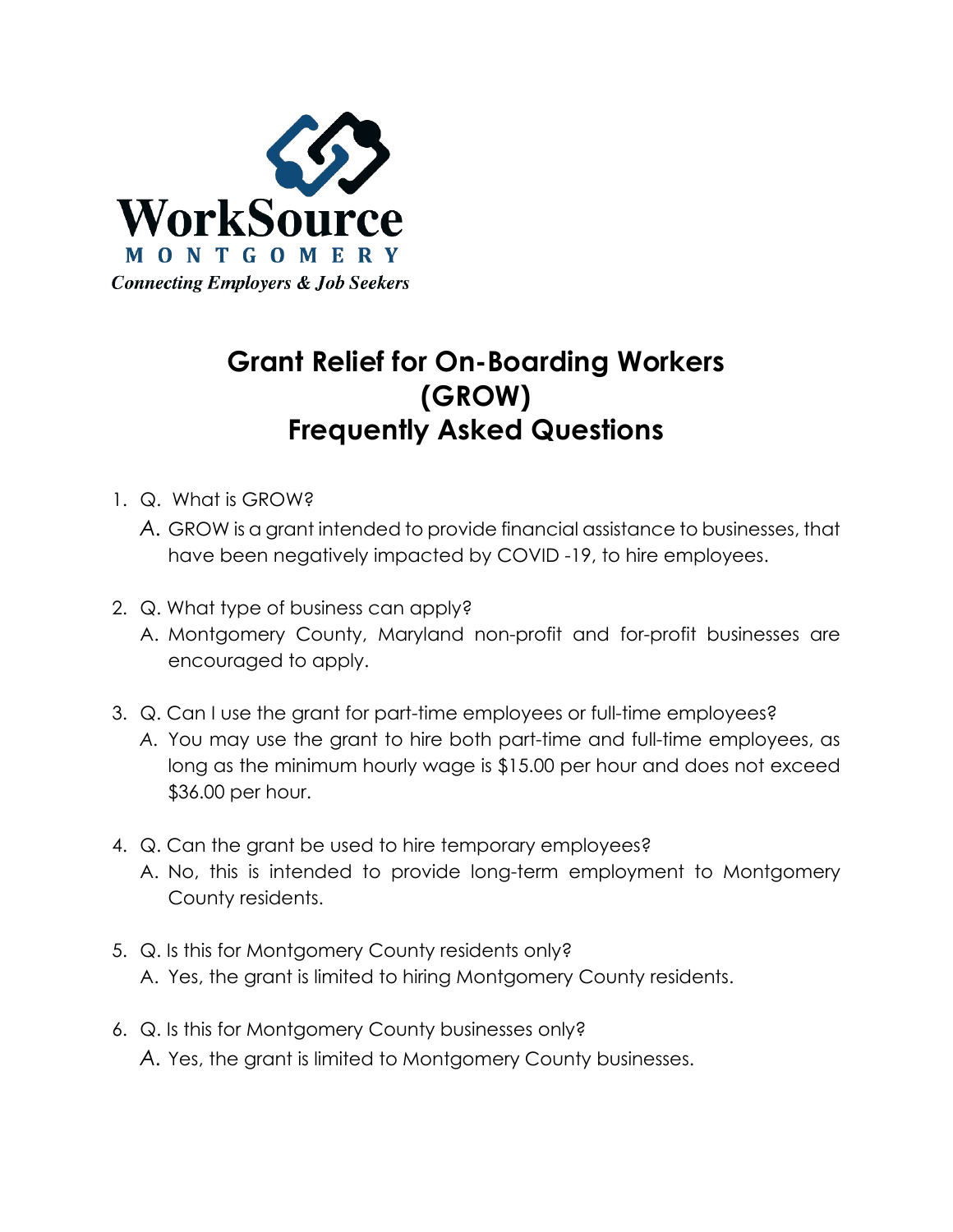- 7. Q. Does this grant cover costs for existing employees or new hires?
	- A. The grant is intended to support new employees hired after February 24, 2022, based on funding availability.
- 8. Q. What is required for proof of hire?
	- A. An Employee Verification Letter (EVL) and the initial paystub is required for proof of hire. The EVL must include: the employee(s) Montgomery County address, start date, number of weekly hours and wage data.
- 9. Q. Is there a cap on the number of employees for which the business can hire under this arant?
	- A. Yes, the maximum number of employees is 8 regardless of the number of positions.
- 10.Q. Do I need to submit multiple applications for each job?
	- A. No, you may use one application for up to 8 employees hired.
- 11.Q. What is the maximum dollar award? A. The maximum award amount is \$45,000.
- 12.Q. If I apply for and am awarded less than \$45,000, can I apply again?
	- A. Contingent upon funding availability, you may apply until 8 jobs or \$45,000 is reached, whichever comes first.
- 13.Q. If I complete the application, is funding guaranteed?
	- *A.* No, funding is not guaranteed. Applications will be accepted on a rolling basis until funds are exhausted.
- 14.Q. Is this grant intended to provide monetary assistance to hire employees I would not otherwise be able to hire?
	- A. No, this grant will not provide enough funding to sustain an employee longterm.
- 15.Q. Should I include benefits compensation on my application as part of the wage rate?
	- *A.* No, the grant applies to wages only.